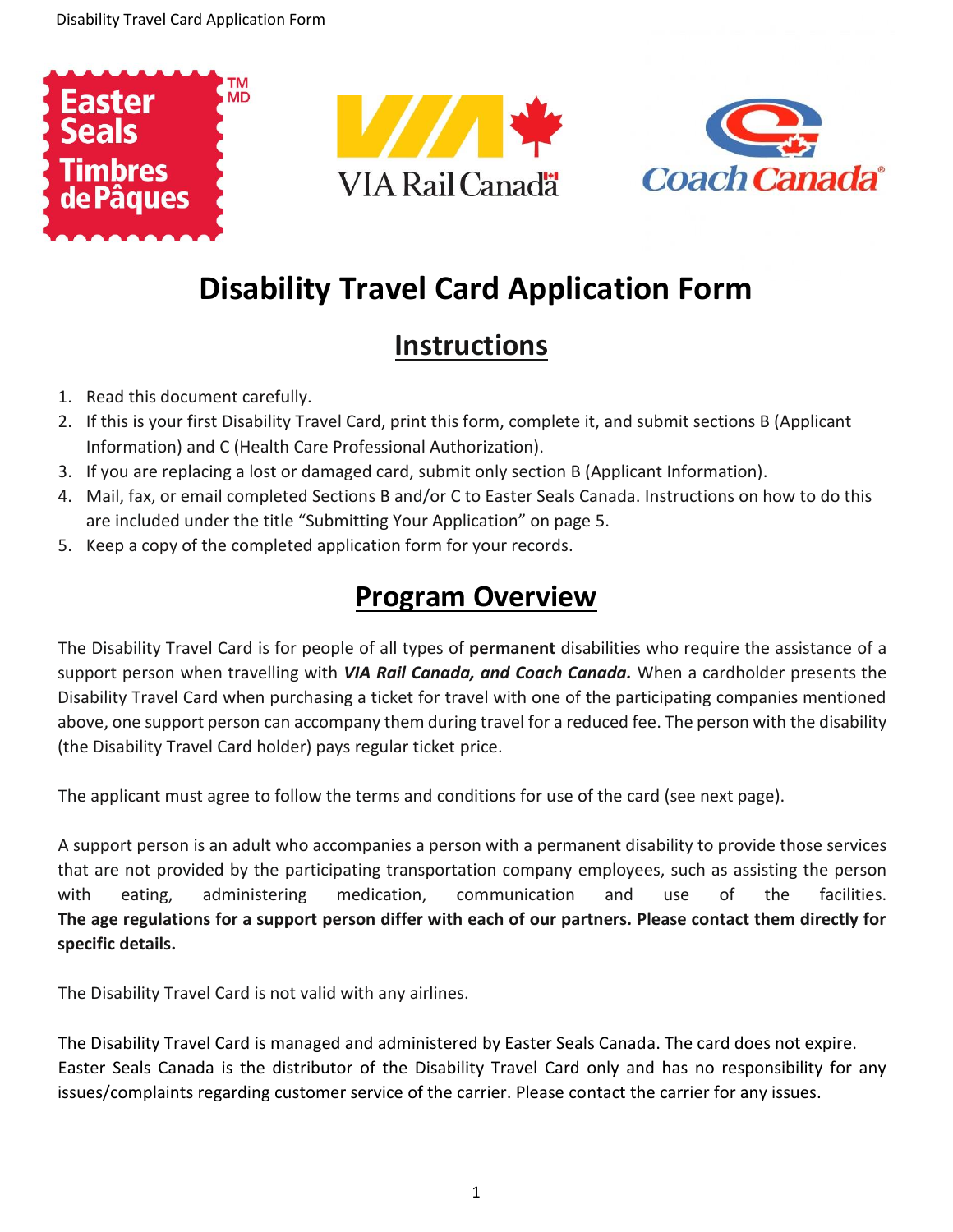### **Application Terms and Conditions**

- 1. The application form must be submitted by a person with a permanent disability or a legal guardian on his or her behalf. If the applicant is unable to sign, a legal guardian can sign on their behalf.
- 2. The applicant must be a client of the authorizing health care professional/service provider. The authorized health care provider signing section C must **NOT** be related to the applicant. We do **NOT** accept medical or diagnosis letters.
- 3. The physical Disability Travel Card must be presented along with personal identification at the selected ticket office when purchasing his or her own ticket. The card must also be carried and be presented when travelling.
- 4. The applicant must be identified as having a permanent disability that requires a support person while travelling with one of the travel partners. This must be verified by a registered health care professional or a recognized service provider (see section C for more details).
- 5. The Disability Travel Card cannot be used in such a way where 2 free tickets are granted. The cardholder must pay for one ticket, regardless of other promotions.
- 6. The Disability Travel Card holder and their support person must travel on the same train or bus together in the same class of service.
- 7. Under no circumstances are tickets to be resold.
- 8. The availability of advance tickets may vary. Please contact the specific travel company in advance to inquire about ticket availability.
- 9. This program is administrated by Easter Seals Canada. Upon submission of your complete application please allow 4 weeks for processing of your application and delivery of your Disability Travel Card.
- 10. Applications that are incomplete or improperly completed will not be processed. The applicant will be notified and asked to resubmit a complete and corrected application.
- 11. Misuse or abuse of this card shall result in the immediate termination and confiscation of the card and its privileges.
- 12. These terms and conditions are subject to change without notice.

#### **Specific Conditions Regarding Travel on VIA Rail**:

- **The Disability Travel Card cannot be used for children under age 8.**
- The Disability Travel Card cannot be used for children under age 12 for trips where children are not entitled to travel alone according to their "unaccompanied children" service (travelling in sleeper or overnight for example).

Please contact VIA Rail Canada Customer Service for further details (contact information on page 6).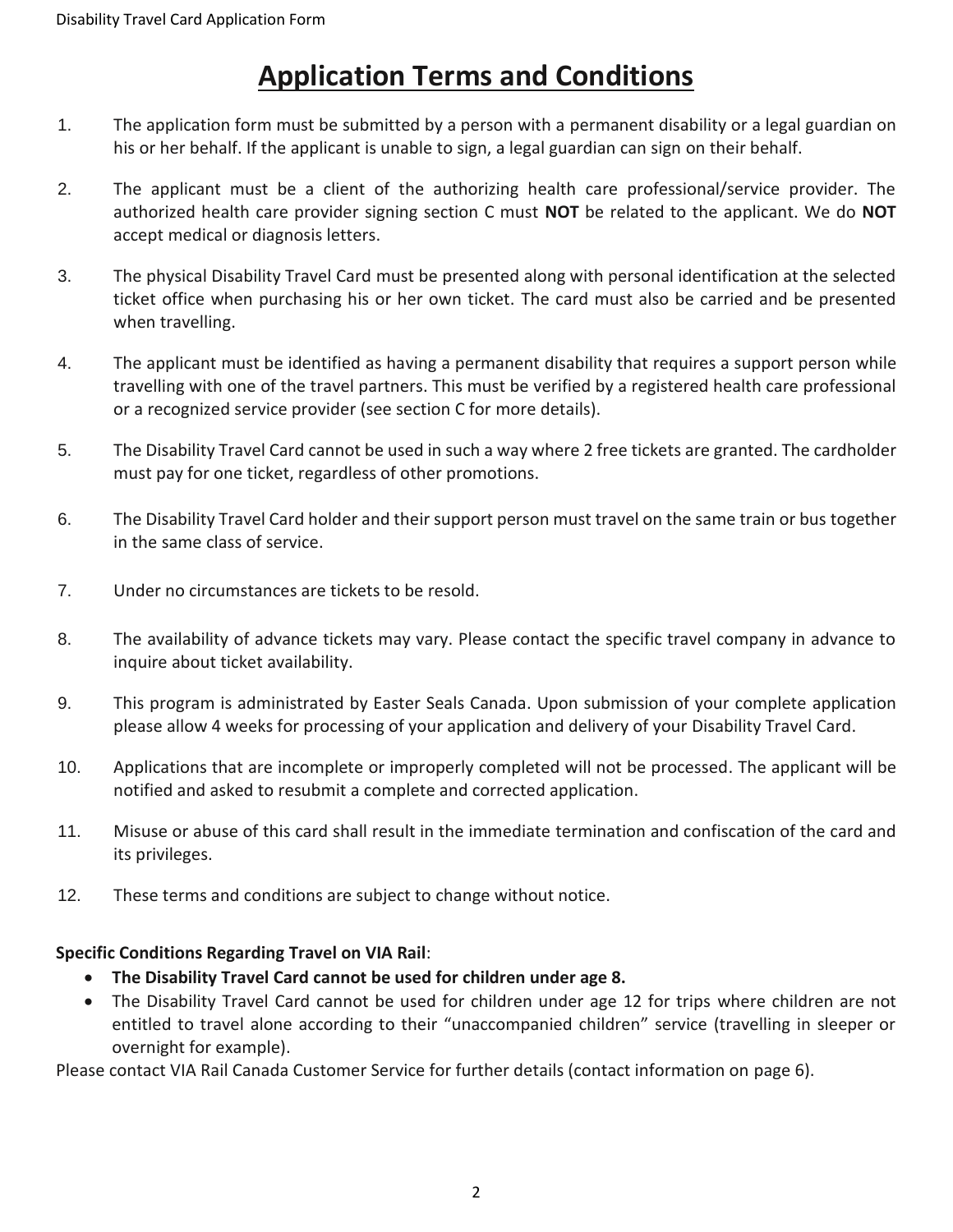Disability Travel Card Application Form

| Easter         |  |
|----------------|--|
| <b>Seals</b>   |  |
|                |  |
| <b>Timbres</b> |  |
|                |  |
| de Pâques      |  |
|                |  |
|                |  |

# **Disability Travel Card Application Form**

# **Section B – Applicant Information**

| *Select the type of card you are applying for by checking off a box:                                                          |                               |        |  |  |  |
|-------------------------------------------------------------------------------------------------------------------------------|-------------------------------|--------|--|--|--|
| (Only select the new card option if you have never had a Disability Travel Card in the past)                                  |                               |        |  |  |  |
| <b>New Card</b>                                                                                                               | Lost/Damaged Replacement Card |        |  |  |  |
| If you have had a card in the past, write the Identification Number below (if known):                                         |                               |        |  |  |  |
|                                                                                                                               |                               | French |  |  |  |
|                                                                                                                               |                               |        |  |  |  |
|                                                                                                                               |                               |        |  |  |  |
|                                                                                                                               |                               |        |  |  |  |
|                                                                                                                               |                               |        |  |  |  |
|                                                                                                                               |                               |        |  |  |  |
|                                                                                                                               |                               |        |  |  |  |
| I certify that I understand the terms and conditions as set forth in this application.                                        |                               |        |  |  |  |
|                                                                                                                               |                               |        |  |  |  |
| *New card applicants must also complete and submit Section C - Health Care Professional Authorization of<br>this application. |                               |        |  |  |  |
|                                                                                                                               |                               |        |  |  |  |

Easter Seals Canada is committed to protecting the privacy, confidentiality and security of any personal information we collect, use, and retain.

|                                            | If you do not wish to receive email communications about the Disability Travel Card and other information |
|--------------------------------------------|-----------------------------------------------------------------------------------------------------------|
| about Easter Seals Canada, check this box: |                                                                                                           |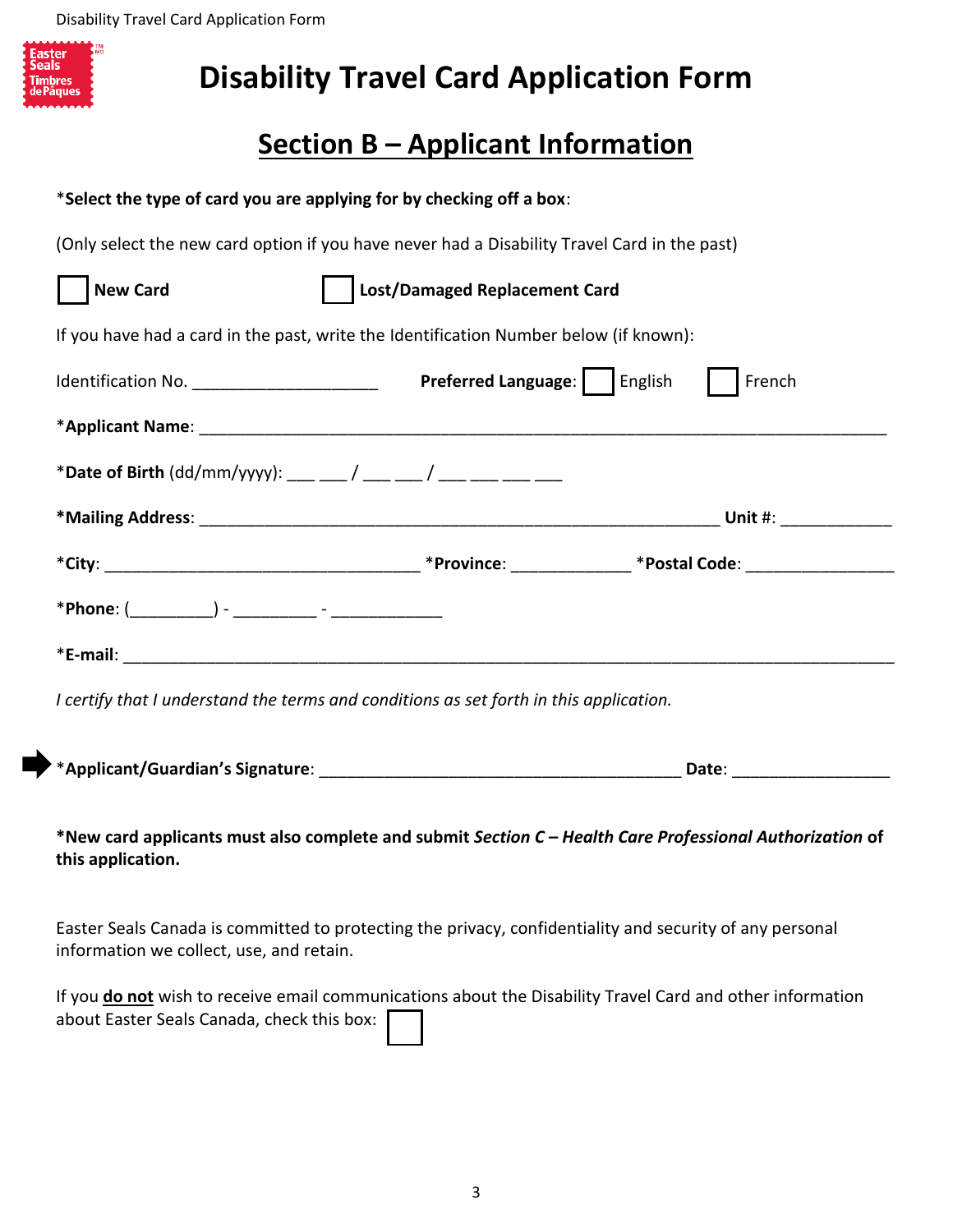

## **Section C – Health Care Professional Authorization**

**IMPORTANT: This section only needs to be completed for New Disability Travel Card applicants** *only***. Lost/Damaged Replacement Card applicants do** *not* **need to complete it.**

> *I certify that the Disability Travel Card applicant, who is a client of mine, is a person with a PERMANENT disability who, because of the disability, needs to be accompanied by a support person to assist with communication, mobility, personal/medical needs or with access to goods, services or facilities when travelling by train or bus. Their need for support must extend beyond the basic services offered by the travel company employees (e.g. beyond baggage loading). I certify further that the information I have provided in this application is accurate and complete to the best of my knowledge.*

#### \***Type of Accepted Health Care Professional (select one)**:

| Physician                                            | Speech Language Pathologist   |  |
|------------------------------------------------------|-------------------------------|--|
| Nurse (RN, RPN)                                      | <b>Occupational Therapist</b> |  |
| Social Worker (RSW)                                  | Audiologist                   |  |
| Physiotherapist                                      | Psychiatrist                  |  |
| <b>Behaviour Analyst (BCBA)</b>                      | <b>Recreational Therapist</b> |  |
| Psychologist                                         | Éducateur/trice (QC only)     |  |
| Executive Director of a Disability Services Provider |                               |  |
| *Organization Name:                                  |                               |  |
|                                                      |                               |  |
|                                                      |                               |  |

Professional Stamp (if available)

\***Registration Number**: \_\_\_\_\_\_\_\_\_\_\_\_\_\_\_\_\_\_\_\_\_\_\_\_\_\_\_\_\_\_\_\_\_\_\_ \***Name of Client (Disability Travel Card Applicant):**\_\_\_\_\_\_\_\_\_\_\_\_\_\_\_\_\_\_\_\_\_\_\_\_\_\_\_\_\_\_\_\_\_\_\_\_\_\_\_\_\_\_\_\_\_\_\_\_ \***Name of Health Care Professional OR Executive Director**:\_\_\_\_\_\_\_\_\_\_\_\_\_\_\_\_\_\_\_\_\_\_\_\_\_\_\_\_\_\_\_\_\_\_\_\_\_\_\_\_\_\_ \***Practice Address**: \_\_\_\_\_\_\_\_\_\_\_\_\_\_\_\_\_\_\_\_\_\_\_\_\_\_\_\_\_\_\_\_\_\_\_\_\_\_\_\_\_\_\_\_\_\_\_\_\_\_\_\_\_\_ **Unit** #: \_\_\_\_\_\_\_\_\_\_\_\_\_\_ \***City**: \_\_\_\_\_\_\_\_\_\_\_\_\_\_\_\_\_\_\_\_\_\_\_\_\_\_\_\_\_\_\_\_\_\_\_ \***Province**: \_\_\_\_\_\_\_\_\_\_\_ \***Postal Code**: \_\_\_\_\_\_\_\_\_\_\_\_\_\_\_\_\_ \***Phone**: (\_\_\_\_\_\_\_) - \_\_\_\_\_\_\_ - \_\_\_\_\_\_\_\_\_ x.\_\_\_\_\_\_\_\_\***E-mail**:\_\_\_\_\_\_\_\_\_\_\_\_\_\_\_\_\_\_\_\_\_\_\_\_\_\_\_\_\_\_\_\_\_\_\_\_\_\_\_ \***Health Care Professional OR Executive Director Signature**:\_\_\_\_\_\_\_\_\_\_\_\_\_\_\_\_\_\_\_\_\_\_\_\_\_\_\_\_\_\_\_\_\_\_\_\_\_\_\_\_\_

**Date**: \_\_\_\_\_\_\_\_\_\_\_\_\_\_\_\_\_\_\_\_\_\_\_\_\_\_\_\_\_\_\_\_

(Signatures from other types of health care professionals not included on the list above will **NOT** be accepted) (**NO OTHER** forms will be accepted in place of this section for new card applicants e.g. diagnosis forms)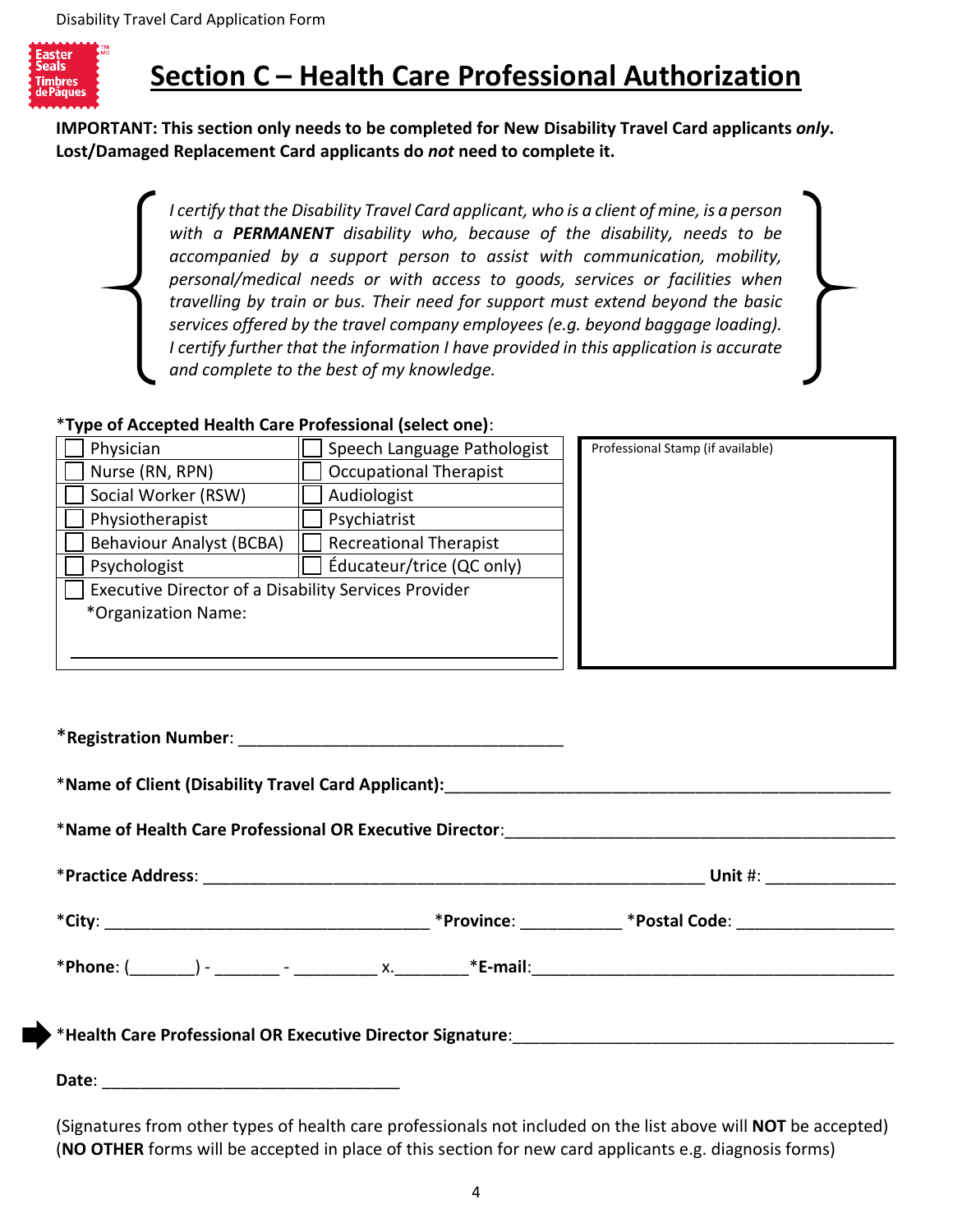Disability Travel Card Application Form

### **Submitting Your Application**

Applications can be submitted by fax or mail. Depending on the province you reside in, the fax numbers and mailing addresses differ. See below.

#### **For residents of ONTARIO, QUEBEC, NEWFOUNDLAND, and P.E.I., mail or fax applications to:**

**Easter Seals Canada** 40 Holly Street, Suite 401 Toronto, ON M4S 3C3 Fax: 416-932-9844

#### **For residents of ALL OTHER PROVINCES, mail or fax applications to the appropriate provincial office:**

#### **Alberta**

Easter Seals Alberta 811 Manning Rd NE, Suite 103 Calgary, AB T2E 7L4 Fax: 403-248-1716

**British Columbia/Yukon** Easter Seals British Columbia/Yukon 3981 Oak St Vancouver, BC V6H 4H5 Fax: 604-873-0166

#### **Manitoba**

Manitoba Possible 1857 Notre Dame Ave Winnipeg, MB R3E 3E7 Fax: 204-975-3011

#### **New Brunswick**

Easter Seals New Brunswick 65 Brunswick St Fredericton, NB E3B 1G5 Fax: 506-457-2863

#### **Nova Scotia**

Easter Seals Nova Scotia 3670 Kempt Rd Halifax, NS B3K 4X8 Fax: 902-454-6121

#### **Saskatchewan**

Saskatchewan Abilities Council 2310 Louise Avenue Saskatoon, SK S7J 2C7 Fax: 306-373-2665

If you have any questions about the Disability Travel Card, please contact Easter Seals Canada at: E-Mail: [info@easterseals.ca](mailto:info@easterseals.ca) | Phone: 1-877-376-6362 (Toll-Free) or 416-932-8382

*\* Allow up to four weeks for your Disability Travel Card to be delivered. Please refrain from contacting us to check on the status of your application for at least four weeks after it has been submitted. \**